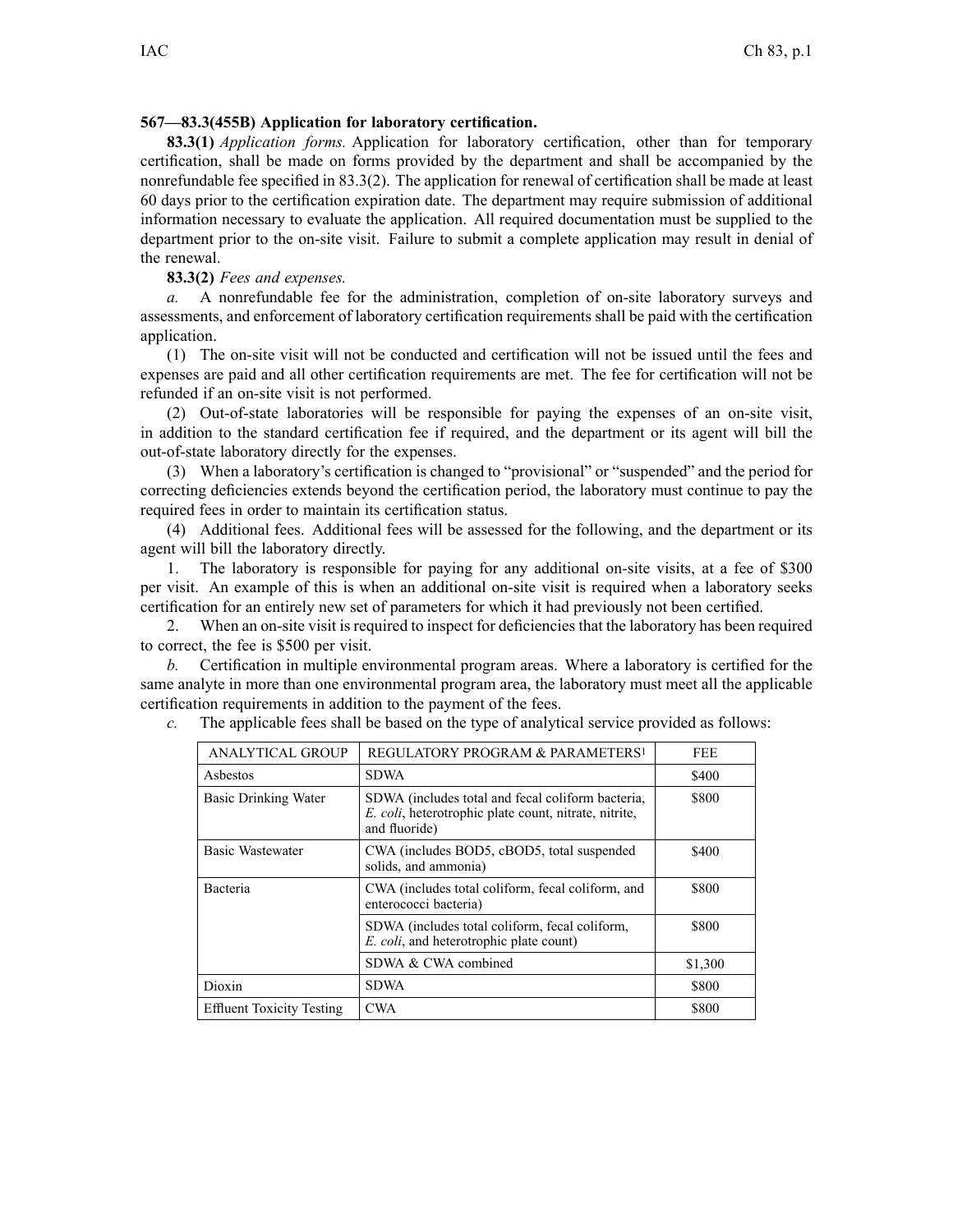| <b>ANALYTICAL GROUP</b>                              | REGULATORY PROGRAM & PARAMETERS <sup>1</sup>                                                                                     | <b>FEE</b>           |
|------------------------------------------------------|----------------------------------------------------------------------------------------------------------------------------------|----------------------|
| Inorganics, including<br>metals                      | CWA metals, inorganic compounds, and physical<br>characteristics (\$400 per analyte up to a maximum<br>of \$1,600)               | \$400 to 1,600       |
|                                                      | SDWA (includes metals, nitrate, nitrite, ammonia,<br>cyanide, fluoride, bromate, bromide, chlorite, and<br>total organic carbon) | \$1,600              |
|                                                      | SW/CS                                                                                                                            | \$1,600              |
|                                                      | CWA & SDWA combined                                                                                                              | \$2,400              |
|                                                      | CWA & SW/CS combined                                                                                                             | \$2,400              |
|                                                      | CWA, SDWA, and SW/CS combined                                                                                                    | \$2,800              |
| Radionuclides                                        | <b>CWA</b>                                                                                                                       | \$400                |
|                                                      | SDWA (includes gross alpha, gross beta, photon<br>emitters, radium, strontium, tritium, and uranium)                             | \$400                |
|                                                      | SDWA & CWA combined                                                                                                              | \$650                |
| Synthetic Organic<br>Chemicals (SOC)                 | <b>CWA</b>                                                                                                                       | \$1,600              |
|                                                      | <b>SDWA</b>                                                                                                                      | \$1,600              |
|                                                      | SW/CS                                                                                                                            | \$1,600              |
|                                                      | CWA & SDWA combined                                                                                                              | \$2,400              |
|                                                      | CWA & SW/CS combined                                                                                                             | \$2,400              |
|                                                      | CWA, SDWA, and SW/CS combined                                                                                                    | \$2,800              |
| Volatile Organic<br>Chemicals (VOC)                  | <b>CWA</b>                                                                                                                       | \$1,600              |
|                                                      | <b>SDWA</b>                                                                                                                      | \$1,600              |
|                                                      | SW/CS                                                                                                                            | \$1,600              |
|                                                      | CWA & SDWA combined                                                                                                              | \$2,400              |
|                                                      | CWA & SW/CS combined                                                                                                             | \$2,400              |
|                                                      | CWA, SDWA, and SW/CS combined                                                                                                    | \$2,800              |
| Underground Storage<br>Tank Program Methods<br>(UST) | OA1 and OA2 for UST, CWA, & SW/CS programs                                                                                       | \$1,600              |
|                                                      | OA1, OA2, PAH, and Air Gas for UST, CWA, &<br>SW/CS programs                                                                     | \$2,000              |
| Other analyte <sup>2</sup>                           | SDWA, CWA, UST, or SW/CS                                                                                                         | \$400 per<br>analyte |

<sup>1</sup> CWA: Analysis of wastewater samples for the federal Clean Water Act.

SDWA: Analysis of drinking water samples for the federal Safe Drinking Water Act.

SW/CS: Analysis of water, soil, or solid samples for the solid waste or contaminated sites programs. UST: Analysis of water and soil samples for the underground storage tank program.

<sup>2</sup> The fee for an additional analyte may be charged at the discretion of the appraisal authority.

*d.* Payment of fees. Fees shall be paid by bank draft, check, money order, or other means acceptable to the department, made payable to the Iowa Department of Natural Resources. Purchase orders are not an acceptable form of payment.

**83.3(3)** *Reciprocity.* Reciprocal certification of out-of-state laboratories by Iowa, and of Iowa laboratories by other states or accreditation providers, is encouraged. A laboratory must meet all Iowa certification criteria and pay all applicable fees as listed in this chapter. Any laboratory which is granted reciprocal certification in Iowa using primary certification from another state or provider is required to repor<sup>t</sup> any change in certification status from the accrediting state or provider to the department within 14 days of notification. A laboratory that loses primary certification, either in its resident state program or third-party accreditation program, will also immediately lose certification for the same program area and parameters in Iowa, pursuan<sup>t</sup> to 83.7(5)*"a"*(9).